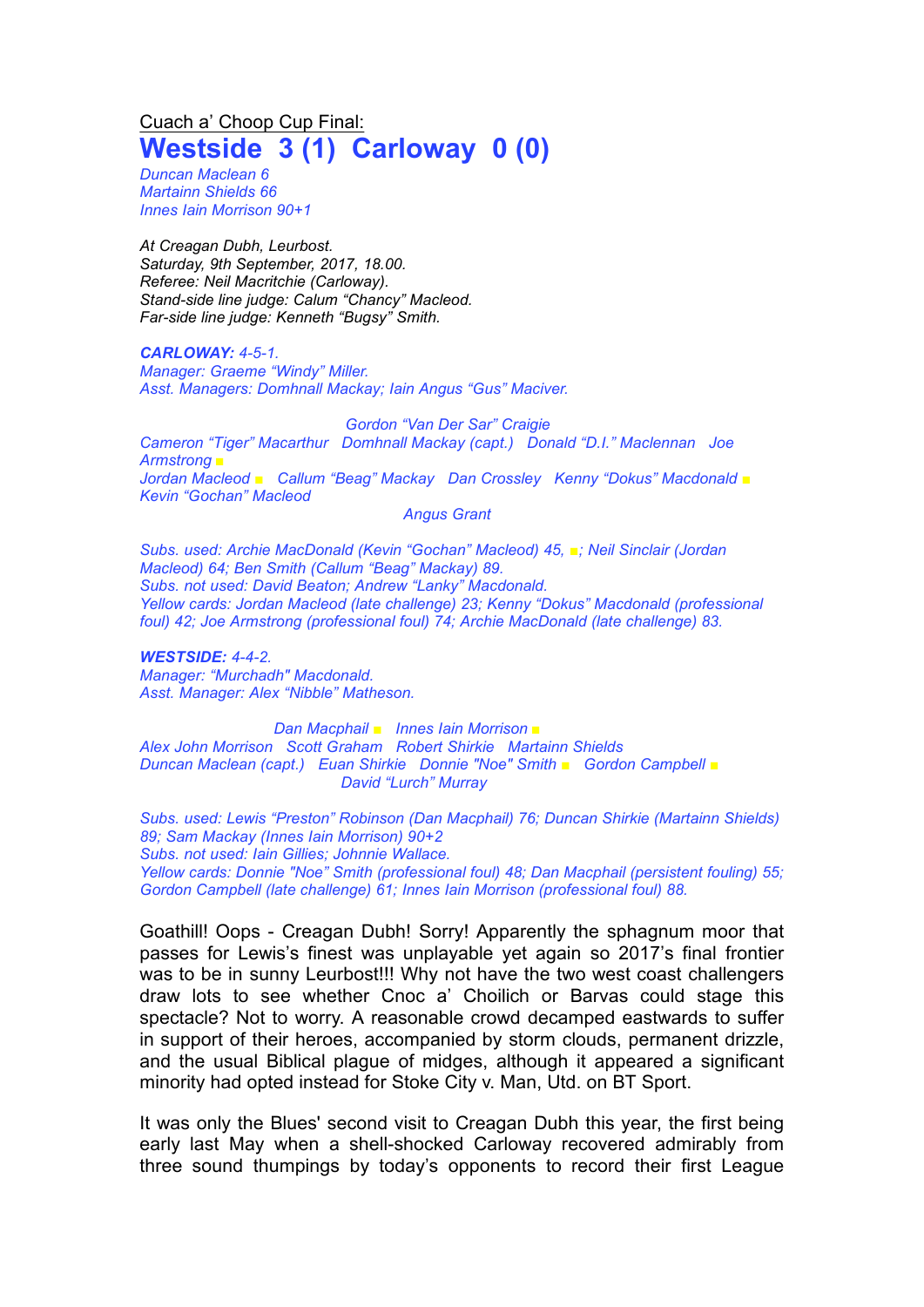victory of the season, 3-2, all the goals coming in the second half. Kenny "Dokus" Macdonald had given a committed Blues' side an early lead before Ross Allison and Robert Mackenzie drove the Maroons ahead with twenty minutes to go. However, twin strikes in the last seven minutes from Domhnall Mackay (via the penalty spot) and Archie MacDonald then kick-started Carloway's season-long rollercoaster ride to a second glorious Championship.

Hopefully, memories of that victory would outweigh those of recurrent misery in the Cuach a' Coop. Na Gormaich's first Final appearance, in late August 2010, was a textbook illustration of the Mourinho maxim: running, possession and territory count for zilch, without firepower. Carloway huffed and puffed throughout while the Siarachs repelled, then played around and over them, to lead 3-0 by the 73rd minute. A late Calum Tom Moody header was simply not enough.

Carloway's solitary success in this competition followed, with the groundbreaking victory in September 2012 at Garrabost, when Darren Mackinnon's penalty shoot-out conversion ended na Gormaich's 55-year quest for silverware, by clinching a 7-6 penalty shoot-out win over Back, after the sides' 1-1 draw in normal time. However, Coop Cup Final misery soon returned, in 2014, when the Siarachs once again outwitted a battling Carloway 0-2, with two sparkling strikes from Ali "Barvas" Macleod.

So, to tonight and the good news: 15-goal-machine, Angus Grant, was back on the island and replaced Denver-departed Andrew "Tago" Maciver up front, giving him the opportunity to establish himself as 2017 Top Scorer. Not bad at all, in what would be 11 starts. Joe Armstrong was available again to plug the hole at left-back, while the erst-suspended Donald "D.I." Maclennan returned in central defence. Unfortunately, defensive mainstay, Ali "Laxay" Macdonald, was otherwise engaged, while midfield *animateur*, Billy Anderson, a major creative influence in the United game (and others), was unable to provide support in the engine room for Dan Crossley. This required Domhnall Mackay to remain in central defence and "Dokus" to fill Anderson's spot in left midfield. Kevin "Gochan" Macleod entered on the left to test Gordon Campbell while the pacy enthusiasm of Jordan Macleod and Callum "Beag" Mackay was set against Duncan Maclean and Euan Shirkie on the right.

The bench welcomed the return to action of Archie MacDonald, out with injury since the victory over Barra on 10th June at Lionacleit in this Cup; the débutant Neil Sinclair (ex-Barra); plus David Beaton; Ben Smith, and Andrew "Lanky" Macdonald.

Carloway opened brightly enough, spreading well, and pushing the Siarachs back as they played la Liga-style, across the line and back and across, etc., looking for an opening break on either wing, especially leftwards, where "Gochan" looked hot. However, with both wing-men lying deep to receive on either touch-line, it meant a whole half had to be covered to make a telling cross. Perhaps, this was the tactic: to pressure Campbell and Maclean wide for pace. Similarly, Martainn Shields started on the right, intent on testing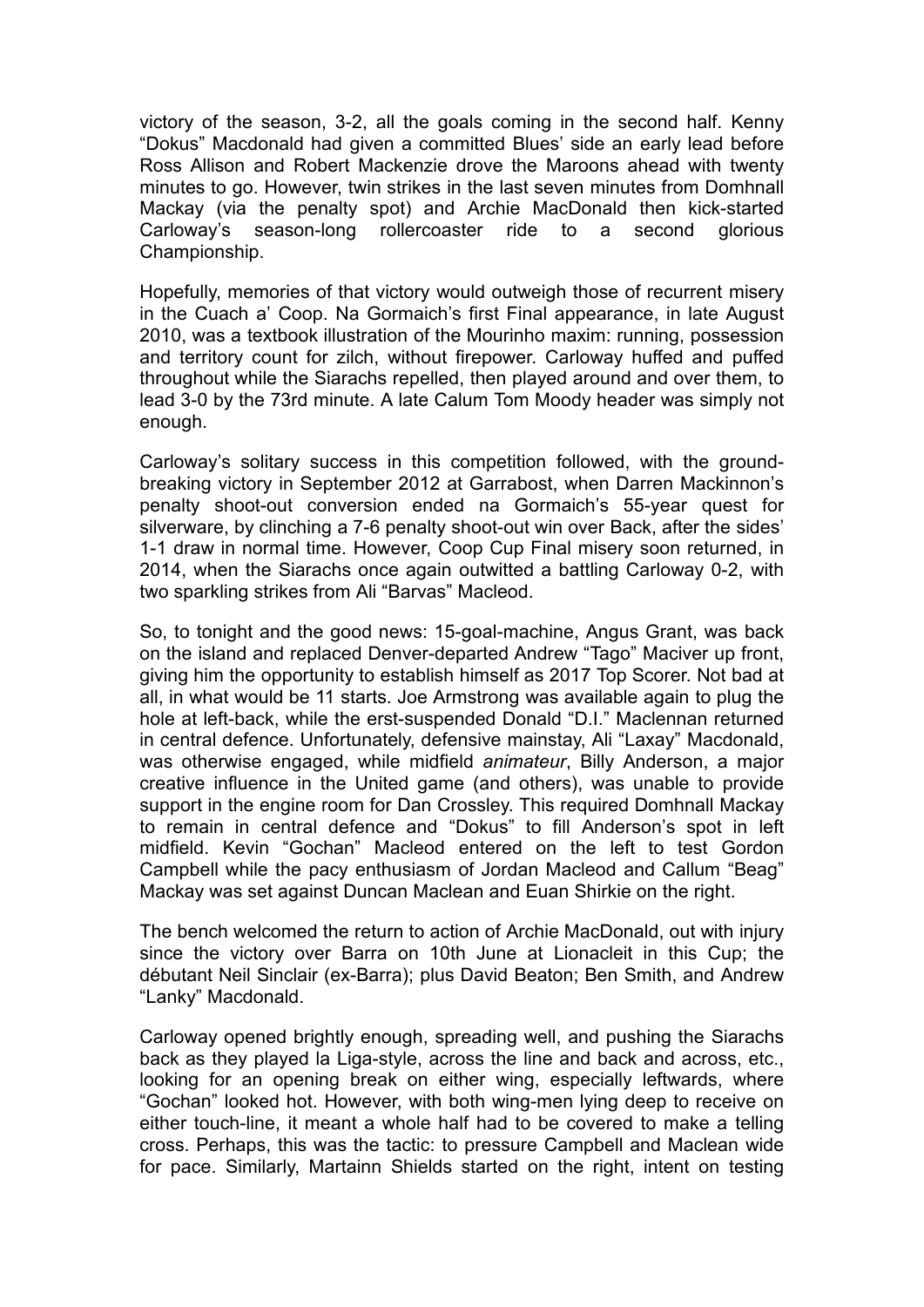Armstrong, while Alex John Morrison was set against the more combative "Tiger". None of the four backs had a very comfortable time, initially. Then, suddenly, on 6 minutes, the game became very interesting. A loose ball midway within the West half allowed Graham and Shirkie to combine to find Macphail moving leftwards within the Carloway half. He sent Innes Iain in on the left of the Blues' goal but his strike from 20 metres cannoned off "D.I." for a corner on the Carloway right. The corner came in low to dip by the near post where Maclean flicked it inwards from 8 metres. It seemed to deflect upwards off a couple of limbs before squeezing into Craigie's goal, just inside his right-hand post (**1-0**).

Na Gormaich did not deviate from their earlier approach, despite no chinks appearing in the opposition defence. Indeed, the opportunities started to appear more and more at the other end, as West broke at pace, pressured the backs, and opened up the centre. Macphail and Innes Iain roamed free, supported by Graham and Shirkie, while Shields continually came at Armstrong at pace. In 16 minutes, the wing-man was supplied by Campbell to outpace the back to the bye-line but Crossley got back sharpish to block his cross for a corner at the near post.

Four minutes later Carloway finally got a sight of "Lurch" when Mackay won the ball in the centre circle, supplied "Dokus" moving into the left of the Siarach half and he in turn found Crossley moving forward in the centre, but his early drive from 20 metres ended up in the Minch. In 22 minutes na Gormaich went closer when a Morrison cross from the touch-line, midway within the Carloway half on their right, was headed on by "D.I." leftwards. Armstrong won the ball and broke down the left, eventually finding "Gochan" in front of him. He took off past Campbell on his right and made the bye-line but his squared low cross was knocked away for a corner at the near post by "Noe". "Dokus" delivered a trademark cross, high and nasty across the face of goal, 6 metres out, but "Lurch" managed to get a heavy palm to the ball and knock it onwards to safety.

As the half-hour approached, it was clear West were winning in midfield, as Carloway relied on individual cameos to counter the experience of Graham and initiate any break-through while the ingenuity of Innes Iain exploited a loose uncertainty in the centre of the Blues' defence and Alex John and Shields dragged the line wide. In 28 minutes another lost ball just inside the West half saw Graham play the early ball forward past Mackay, wide of "D.I.", to find Macphail and Innes Iain racing in unchecked on goal behind the line. Luckily, the striker didn't realise how much time he had and struck a low rightfooter wide of the advancing keeper from 20 metres, but well-wide of the far post. Three minutes later a push by Campbell, off "Noe", let him play the ball forward in front of a speeding Shields to enable him to whiz past Armstrong down the right. Eighteen metres from the bye-line he cracked across a nasty, low right-footer, which ricochetted off Crossley and Morrison outwards to Macphail in the centre, 20 metres from goal. His immediate snapshot rightfoot drive thwacked the centre of "Van Der Sar's" bar and was scrambled clear.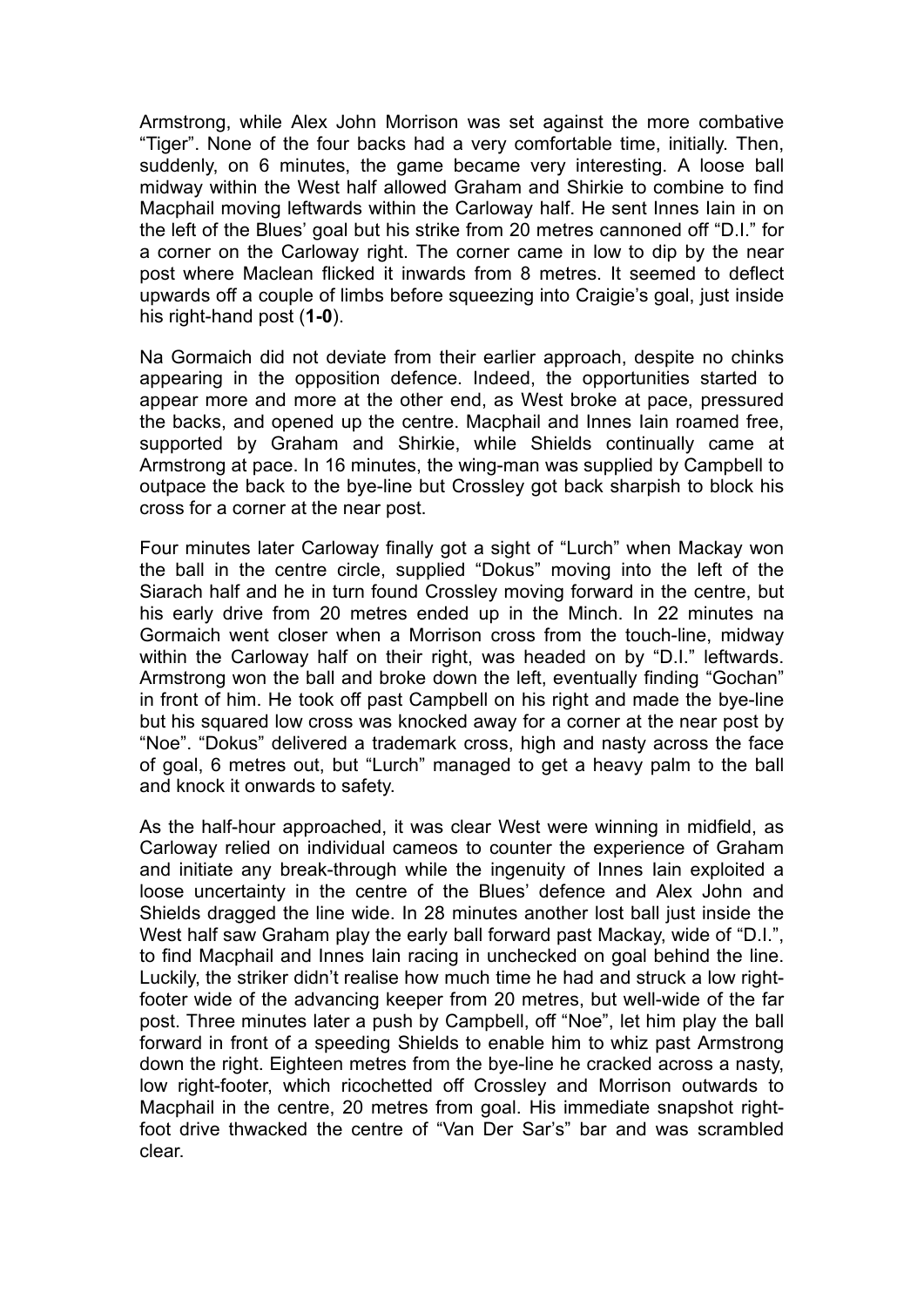As Carloway wobbled, the Morrisons combined on the left centre-line to send Graham forward into the Blues' box, but his low drive from 16 metres was read by Craigie, low to his right. A minute later Carloway did reply, but "Dokus's" carefully-struck free-kick from 24 metres in the centre was 2-3 metres outside West's left-hand post.

Two minutes later, normal service was resumed when Maclean found Alex John moving down the left to confront "Tiger". Midway within the half, on the left touch-line, he checked *á la* "Dokus" then sent a low dipping diagonal into the centre of the box, around the penalty spot. In the ensuing scramble, the ball broke off Mackay as he tackled Morrison, then "D.I." as he confronted Macphail, before Armstrong booted the ball to Cameron Terrace for a corner. In 43 minutes another escape arrived when a scintillating run by Alex John down the left, supplied by Innes Iain, saw him send across a high searching cross towards the far post which the arriving Graham managed to meet i but his downward header was well-anticipated by Craigie at the near post.

## **Half-time: Westside 1 Carloway 0**

No doubt the half-time whistle did not arrive soon enough for the Blues, giving them time to assess the deteriorating situation and recalibrate. Central defence was a fundamental problem: without adamantine lynch-pin, Ali "Laxay" Macdonald, it lacked a coherent solidity, with Mackay attempting to combine the roles of central defender and attacking midfielder, while "D.I." tried to cover all the bases, especially left where Armstrong was under constant pressure from Shields. On the right, Alex John constantly enticed "Tiger" forward, to come at him suddenly and run or check and cross unexpectedly. Central midfield was weak, with Dan Crossley gravitating to the holding midfielder position, allowing Graham and Shirkie to control the centre. Callum "Beag" and "Dokus", in turn, were continually forced wide, all of this making it difficult to supply the pace of Grant forward or Macleod wide on the right. After a promising start, "Gochan" had disappeared, permitting Gordon Campbell to reincarnate Javier Zanetta on the right in support of Shields, leaving Joe A. at times overwhelmed.

"Windy" bit the bullet and Archie MacDonald replaced the out-of-sorts "Gochan", entering on left midfield with "Dokus" moving left. It did create a stalemate for a quarter-of-an-hour as the combative Uibhisteach rallied Crossley and "Beag" against Graham *et al*, but soon the Siarachs re-asserted themselves.

A break in 58 minutes saw Shields threaten on the right, then veer inwards 20 metres from goal. An attempted strike broke onwards to Morrison, who switched it back to the right to Campbell, who had continued his run towards the bye-line. He checked back, 20 metres from the line, before sending in a head-high diagonal across goal. An unmarked Alex John came in by the far post, but he had to lean downwards to head the ball, 12 metres from goal, and he miscued and the ball sped onwards well beyond the post.

Carloway tried to strengthen their midfield further with Sinclair replacing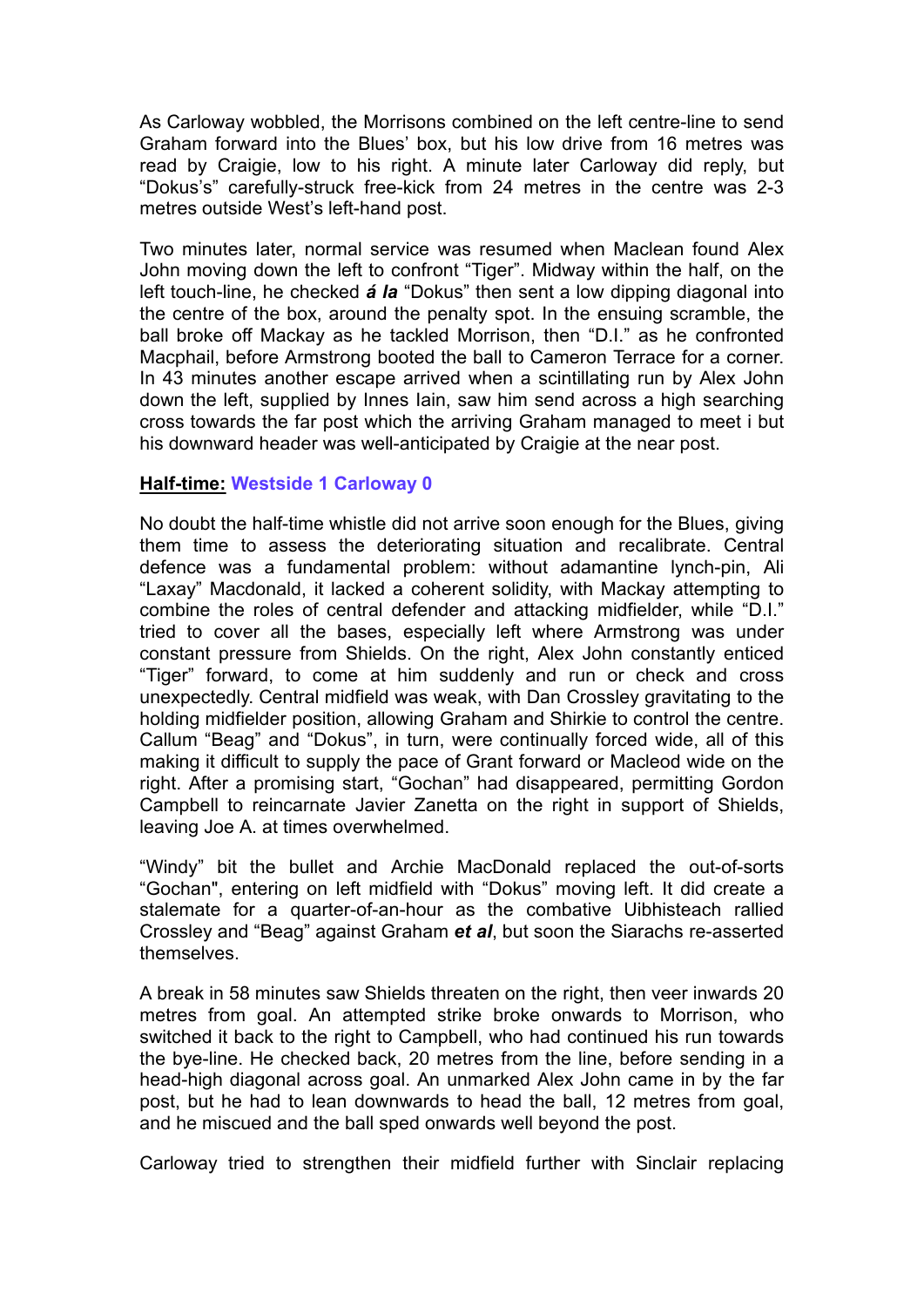Macleod, but in 65 minutes the Siarachs again surged, with Morrison sending Alex John racing down the left, outside "Tiger". Ten metres in, and 22 from the bye-line, he checked and, as "Tiger" lunged, whipped across a vicious low diagonal, which just eluded a racing Shields in the centre and a diving Macphail by the back post. However, the Blues lost the ball immediately from the goal-kick in the centre circle and Graham got it forward instantly, diagonally left to Alex John, who made the bye-line, 12 metres from Craigie's right-hand post. As "Tiger" and Mackay approached, the young star cut the ball back to the unmarked Shields in the centre, 12 metres from goal, and he had the simplest of tasks in sweeping the ball home past a helpless keeper (**2-0**).

The game was effectively over, but West still pressed and four minutes later, the beleaguered Blues enjoyed an amazing escape. Midway within the Carloway half a misunderstanding between "Dokus" and Armstrong allowed Graham to fire the ball forward to Macphail breaking into the right of the box. As Craigie rushed out, the striker turned leftwards and whacked the ball goalwards, but "Van Der Sar" managed to get across to block him. The ball came back to Macphail and he connected again fiercely with his left-foot, but again Craigie blocked. The ball spun high to the keeper's right and Innes Iain, on the penalty spot, cracked it first-time. Again the ball spun high, off "D.I." and Crossley, this time goal-wards but Mackay managed to get across to his left to boot it clear a metre from the goal-line.

However, it still wasn't over yet for the under-pressure Blues. In 77 minutes Alex John was free again, supplied by Smith, midway within the Blues' half on the left touch-line, and his perfect low diagonal forward allowed Graham to race into the left of the Carloway box. However, Craigie was out once more like lightning to block his low drive from 16 metres. As the ball spun away low, Graham followed up to trap the ball on the bye-line, then flash a low ball across goal, 10 metres out, but there were no takers.

As the referee checked his watch, there was a final turn of the knife in the wound from the Siarachs. Ben Smith was unable to control an Armstrong headed clearance in added-on time and the ball came to Innes Iain, just inside the Carloway half on the right, and he lofted a high ball, straight forward. A disinterested Craigie, no doubt thinking about his supper by now, saw the soaring ball at the last minute and as he stepped back, could only flap an outstretched hand at it, like an Indian traffic policeman, before it dropped over his head and under the bar for number three (**3-0**).

## **Full-time: Westside 3 (1) Carloway 0**

Perhaps Carloway's season should have ended on Friday 25th last month, around 8.15 p.m., and this would have kept their aficionados' thoughts warm and happy over the winter to next April. Tonight was rather a sad ending to a thrilling, fulfilling campaign. The fans did not have to look hard for reasons for a less-than-gripping display. "Laxay" and "D.I." have become such a fundamental defensive partnership in a successful Carloway machine that when one or other of them is absent, its watertight solidity seems to